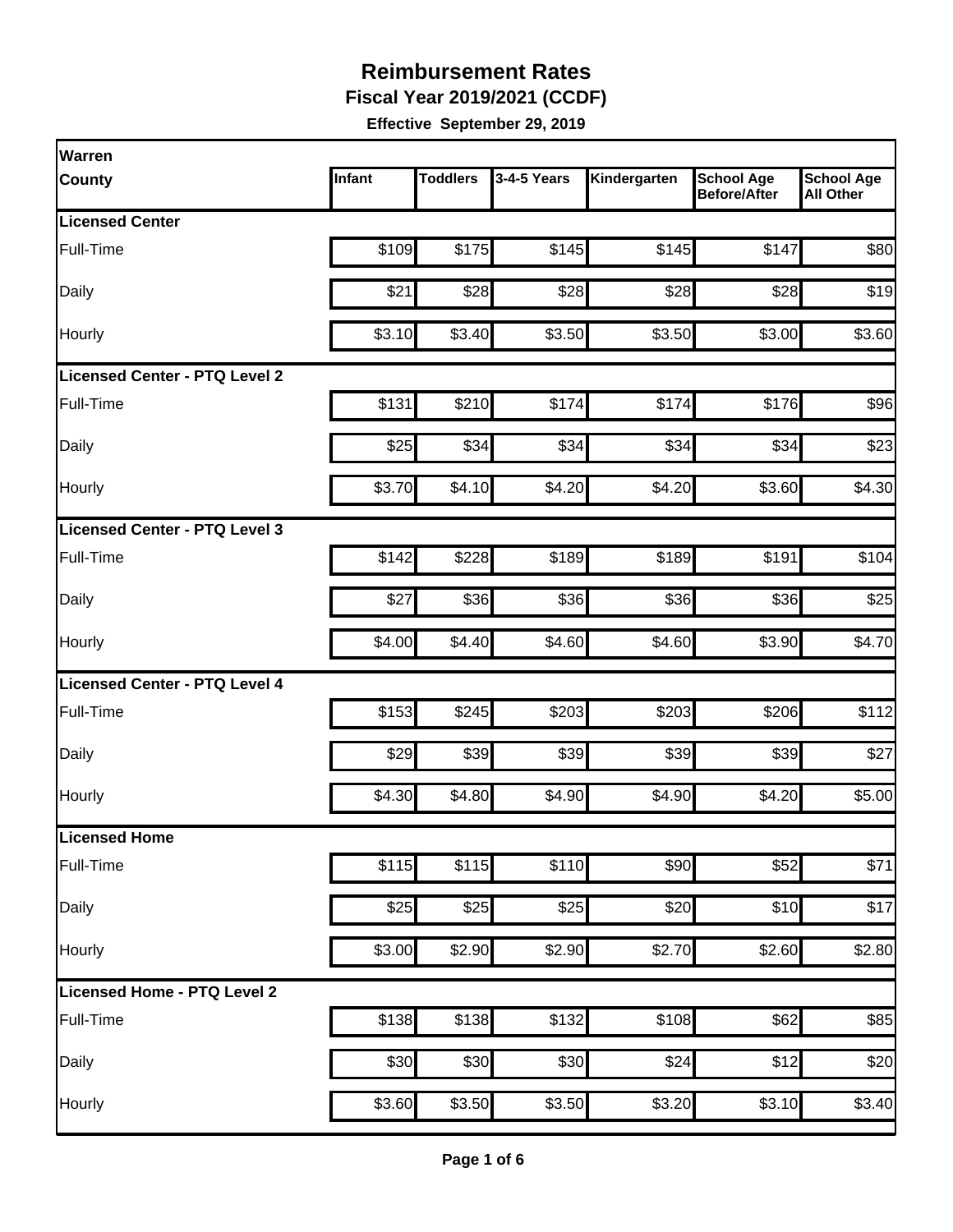**Fiscal Year 2019/2021 (CCDF)**

| <b>Warren</b>                            |        |                 |             |              |                                          |                                       |
|------------------------------------------|--------|-----------------|-------------|--------------|------------------------------------------|---------------------------------------|
| <b>County</b>                            | Infant | <b>Toddlers</b> | 3-4-5 Years | Kindergarten | <b>School Age</b><br><b>Before/After</b> | <b>School Age</b><br><b>All Other</b> |
| Licensed Home - PTQ Level 3              |        |                 |             |              |                                          |                                       |
| Full-Time                                | \$150  | \$150           | \$143       | \$117        | \$68                                     | \$92                                  |
| Daily                                    | \$33   | \$33            | \$33        | \$26         | \$13                                     | \$22                                  |
| Hourly                                   | \$3.90 | \$3.80          | \$3.80      | \$3.50       | \$3.40                                   | \$3.60                                |
| <b>Licensed Home - PTQ Level 4</b>       |        |                 |             |              |                                          |                                       |
| Full-Time                                | \$161  | \$161           | \$154       | \$126        | \$73                                     | \$99                                  |
| Daily                                    | \$35   | \$35            | \$35        | \$28         | \$14                                     | \$24                                  |
| Hourly                                   | \$4.20 | \$4.10          | \$4.10      | \$3.80       | \$3.60                                   | \$3.90                                |
| <b>Registered Ministry</b>               |        |                 |             |              |                                          |                                       |
| Full-Time                                | \$97   | \$79            | \$73        | \$62         | \$40                                     | \$68                                  |
| Daily                                    | \$19   | \$16            | \$16        | \$13         | \$10                                     | \$16                                  |
| Hourly                                   | \$3.10 | \$3.10          | \$2.70      | \$2.80       | \$2.70                                   | \$2.70                                |
| <b>Registered Ministry - PTQ Level 1</b> |        |                 |             |              |                                          |                                       |
| Full-Time                                | \$103  | \$127           | \$109       | \$104        | \$94                                     | \$74                                  |
| Daily                                    | \$20   | \$22            | \$22        | \$21         | \$19                                     | \$18                                  |
| Hourly                                   | \$3.10 | \$3.30          | \$3.10      | \$3.20       | \$2.90                                   | \$3.20                                |
| <b>Registered Ministry - PTQ Level 2</b> |        |                 |             |              |                                          |                                       |
| Full-Time                                | \$131  | \$210           | \$174       | \$174        | \$176                                    | \$96                                  |
| Daily                                    | \$25   | \$34            | \$34        | \$34         | \$34                                     | \$23                                  |
| Hourly                                   | \$3.70 | \$4.10          | \$4.20      | \$4.20       | \$3.60                                   | \$4.30                                |
| <b>Registered Ministry - PTQ Level 3</b> |        |                 |             |              |                                          |                                       |
| Full-Time                                | \$142  | \$228]          | \$189       | \$189        | \$191                                    | \$104                                 |
| Daily                                    | \$27   | \$36            | \$36        | \$36         | \$36                                     | \$25                                  |
| Hourly                                   | \$4.00 | \$4.40          | \$4.60      | \$4.60       | \$3.90                                   | \$4.70                                |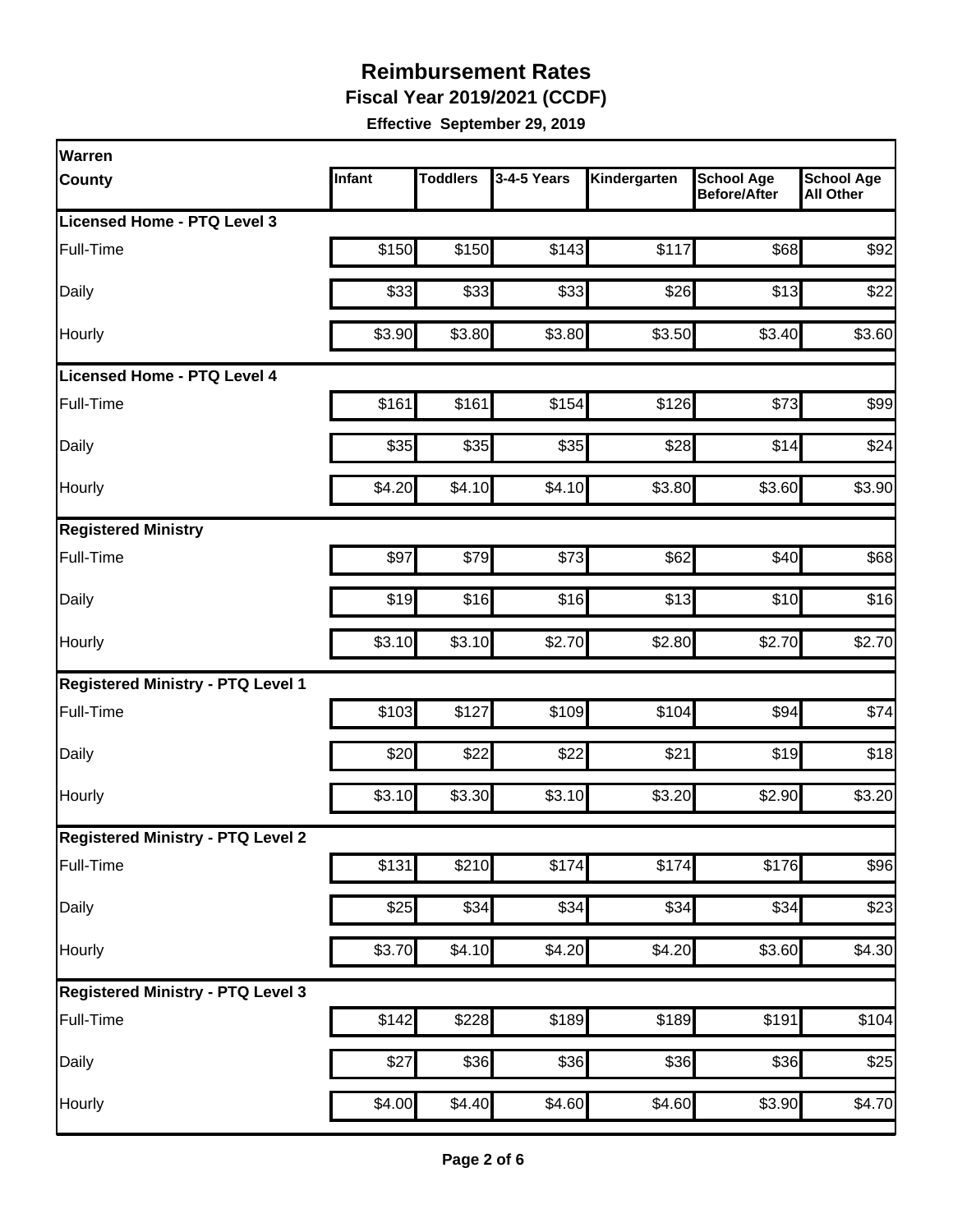**Fiscal Year 2019/2021 (CCDF)**

| Warren                                   |               |                 |             |              |                                          |                                       |
|------------------------------------------|---------------|-----------------|-------------|--------------|------------------------------------------|---------------------------------------|
| <b>County</b>                            | <b>Infant</b> | <b>Toddlers</b> | 3-4-5 Years | Kindergarten | <b>School Age</b><br><b>Before/After</b> | <b>School Age</b><br><b>All Other</b> |
| <b>Registered Ministry - PTQ Level 4</b> |               |                 |             |              |                                          |                                       |
| Full-Time                                | \$153         | \$245           | \$203       | \$203        | \$206                                    | \$112                                 |
| Daily                                    | \$29          | \$39            | \$39        | \$39         | \$39                                     | \$27                                  |
| Hourly                                   | \$4.30        | \$4.80          | \$4.90      | \$4.90       | \$4.20                                   | \$5.00                                |
| <b>Exempt Center</b>                     |               |                 |             |              |                                          |                                       |
| Full-Time                                | \$97          | \$79            | \$73        | \$62         | \$40                                     | \$68                                  |
| Daily                                    | \$19          | \$16            | \$16        | \$13         | \$10                                     | \$16                                  |
| Hourly                                   | \$3.10        | \$3.10          | \$2.70      | \$2.80       | \$2.70                                   | \$2.70                                |
| <b>Accredited Exempt Center</b>          |               |                 |             |              |                                          |                                       |
| Full-Time                                | \$120         | \$139           | \$139       | \$139        | \$141                                    | \$88                                  |
| Daily                                    | \$23          | \$23            | \$23        | \$23         | \$23                                     | \$21                                  |
| Hourly                                   | \$3.40        | \$3.70          | \$3.90      | \$3.90       | \$3.30                                   | \$4.00                                |
| <b>Exempt Home</b>                       |               |                 |             |              |                                          |                                       |
| Full-Time                                | \$57          | \$57            | \$57        | \$54         | \$26                                     | \$57                                  |
| Daily                                    | \$12          | \$12            | \$12        | \$12         | \$10                                     | \$12                                  |
| Hourly                                   | \$2.10        | \$2.10          | \$2.20      | \$2.20       | \$2.10                                   | \$2.20                                |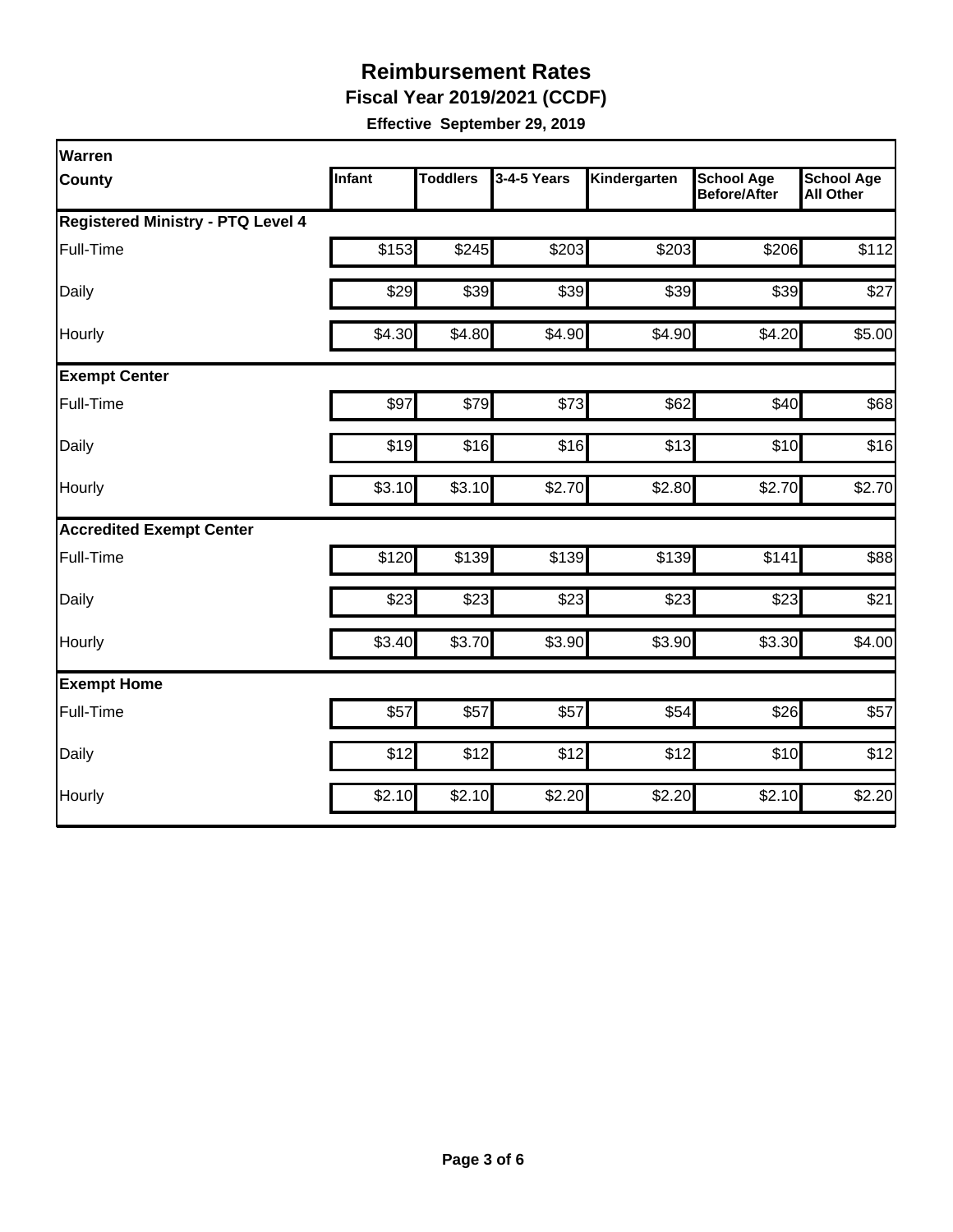**School Year 2019/2021 (OMW Pre-K)**

| Warren                        |        |                 |             |              |                                   |                                       |
|-------------------------------|--------|-----------------|-------------|--------------|-----------------------------------|---------------------------------------|
| <b>County</b>                 | Infant | <b>Toddlers</b> | 3-4-5 Years | Kindergarten | <b>School Age</b><br>Before/After | <b>School Age</b><br><b>All Other</b> |
| Licensed Center - PTQ Level 3 |        |                 |             |              |                                   |                                       |
| Full-Time                     |        |                 | \$207.90    |              |                                   |                                       |
| Daily                         |        |                 |             |              |                                   |                                       |
| Hourly                        |        |                 |             |              |                                   |                                       |
| Licensed Center - PTQ Level 4 |        |                 |             |              |                                   |                                       |
| Full-Time                     |        |                 | \$223.30    |              |                                   |                                       |
| Daily                         |        |                 |             |              |                                   |                                       |
| Hourly                        |        |                 |             |              |                                   |                                       |
| Licensed Home - PTQ Level 3   |        |                 |             |              |                                   |                                       |
| Full-Time                     |        |                 | \$157.30    |              |                                   |                                       |
| Daily                         |        |                 |             |              |                                   |                                       |
| Hourly                        |        |                 |             |              |                                   |                                       |
| Licensed Home - PTQ Level 4   |        |                 |             |              |                                   |                                       |
| Full-Time                     |        |                 | \$169.40    |              |                                   |                                       |
| Daily                         |        |                 |             |              |                                   |                                       |
| Hourly                        |        |                 |             |              |                                   |                                       |
| VCP Ministry - PTQ Level 0    |        |                 |             |              |                                   |                                       |
| Full-Time                     |        |                 | \$80.30     |              |                                   |                                       |
| Daily                         |        |                 |             |              |                                   |                                       |
| Hourly                        |        |                 |             |              |                                   |                                       |
| VCP Ministry - PTQ Level 3    |        |                 |             |              |                                   |                                       |
| Full-Time                     |        |                 | \$207.90    |              |                                   |                                       |
| Daily                         |        |                 |             |              |                                   |                                       |
| Hourly                        |        |                 |             |              |                                   |                                       |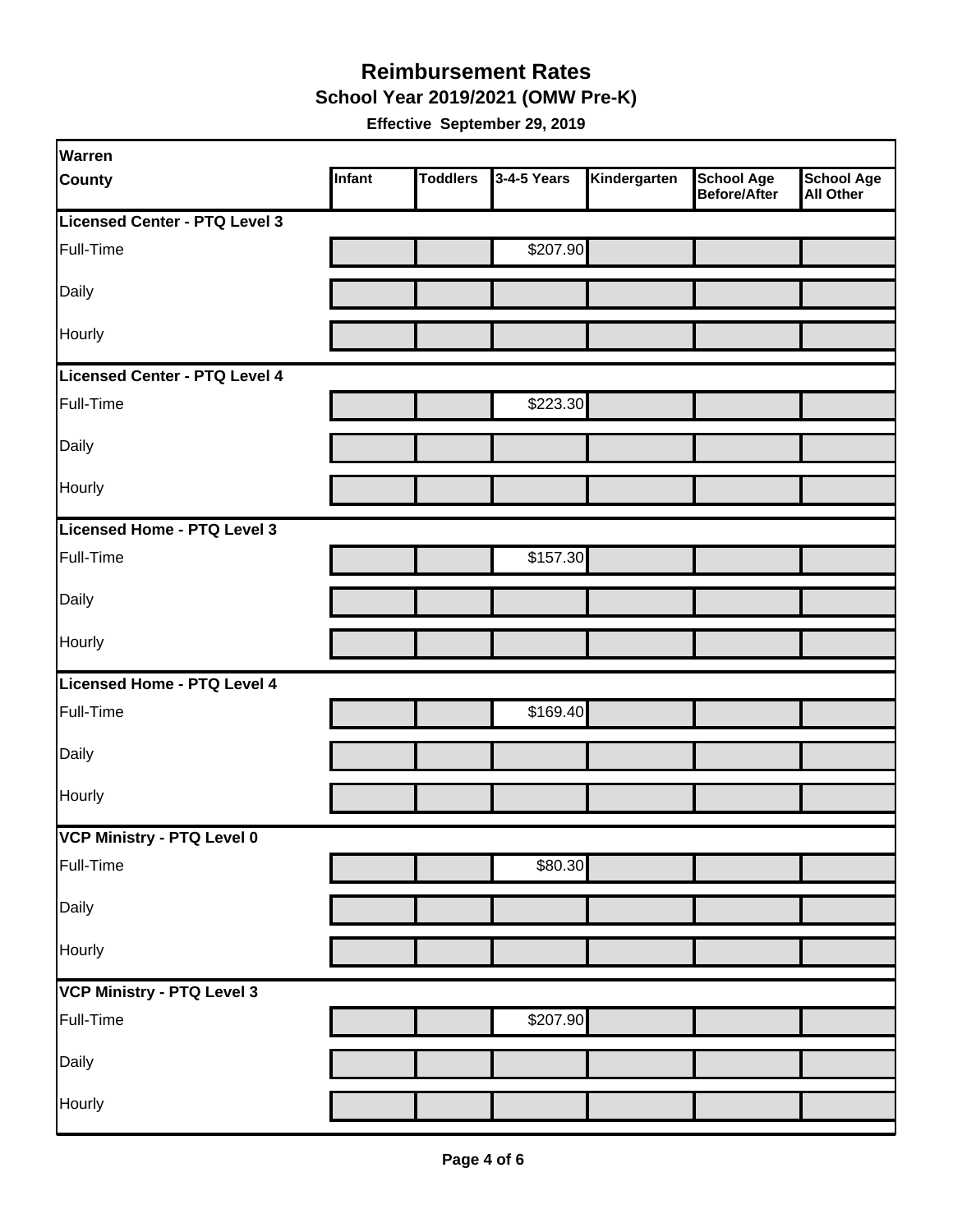**School Year 2019/2021 (OMW Pre-K)**

| Warren                                         |        |                 |             |              |                                   |                                       |
|------------------------------------------------|--------|-----------------|-------------|--------------|-----------------------------------|---------------------------------------|
| <b>County</b>                                  | Infant | <b>Toddlers</b> | 3-4-5 Years | Kindergarten | <b>School Age</b><br>Before/After | <b>School Age</b><br><b>All Other</b> |
| <b>VCP Ministry - PTQ Level 4</b>              |        |                 |             |              |                                   |                                       |
| Full-Time                                      |        |                 | \$223.30    |              |                                   |                                       |
| Daily                                          |        |                 |             |              |                                   |                                       |
| Hourly                                         |        |                 |             |              |                                   |                                       |
| Private Accredited School - PTQ Level 0        |        |                 |             |              |                                   |                                       |
| Full-Time                                      |        |                 | \$159.50    |              |                                   |                                       |
| Daily                                          |        |                 |             |              |                                   |                                       |
| Hourly                                         |        |                 |             |              |                                   |                                       |
| Private Accredited School - PTQ Level 1        |        |                 |             |              |                                   |                                       |
| Full-Time                                      |        |                 | \$159.50    |              |                                   |                                       |
| Daily                                          |        |                 |             |              |                                   |                                       |
| Hourly                                         |        |                 |             |              |                                   |                                       |
| <b>Private Accredited School - PTQ Level 2</b> |        |                 |             |              |                                   |                                       |
| Full-Time                                      |        |                 | \$191.40    |              |                                   |                                       |
| Daily                                          |        |                 |             |              |                                   |                                       |
| Hourly                                         |        |                 |             |              |                                   |                                       |
| <b>Private Accredited School - PTQ Level 3</b> |        |                 |             |              |                                   |                                       |
| Full-Time                                      |        |                 | \$207.90    |              |                                   |                                       |
| Daily                                          |        |                 |             |              |                                   |                                       |
| Hourly                                         |        |                 |             |              |                                   |                                       |
| Private Accredited School - PTQ Level 4        |        |                 |             |              |                                   |                                       |
| Full-Time                                      |        |                 | \$223.30    |              |                                   |                                       |
| Daily                                          |        |                 |             |              |                                   |                                       |
| Hourly                                         |        |                 |             |              |                                   |                                       |